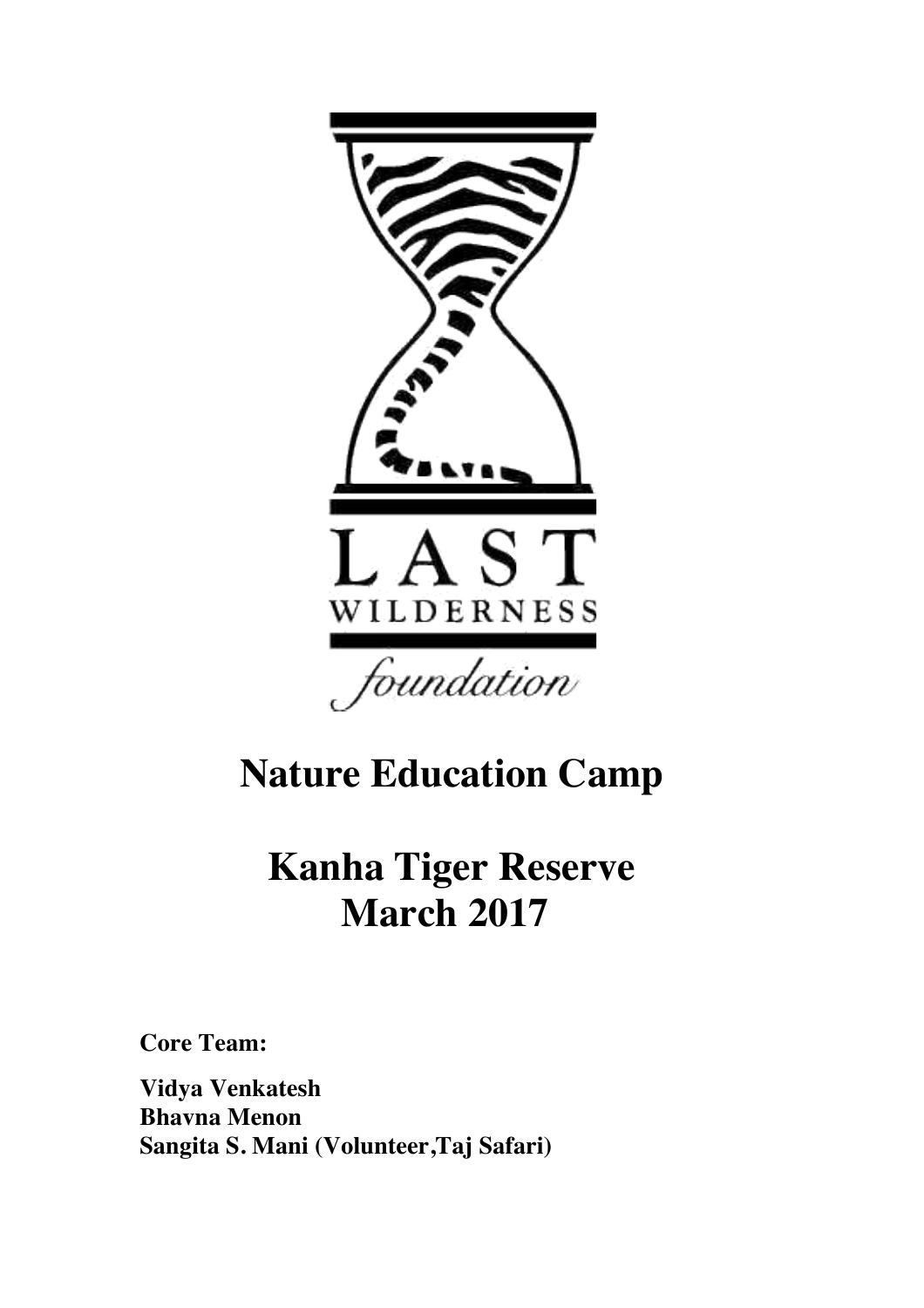#### **Nature Education Camp, Kanha Tiger Reserve, March 2017**



**Pic 1: Field Director, Kanha Tiger Reserve Shri. Sanjay Shukla and Assistant Director Shri. Surendra Kumar Khare with the team, students and teachers**

#### **Introduction**

Everyone has an equal right to enjoy what nature has to offer, whether it is one who is able bodied, one who can't see but can still feel the dip in temperature while crossing a forest stream or one who may not be able to hear the peacock call but still cup the ear to its sight and 'hear' it drag its train on the forest floor imagining it's high pitched call ring through the air.

Last Wilderness Foundation in association with the Kanha Forest Department conducted a Nature Education Camp on 30<sup>th</sup>, 31st March 2017 for students from the Justice Tankha Memorial Rotary School for children with special needs, Mandla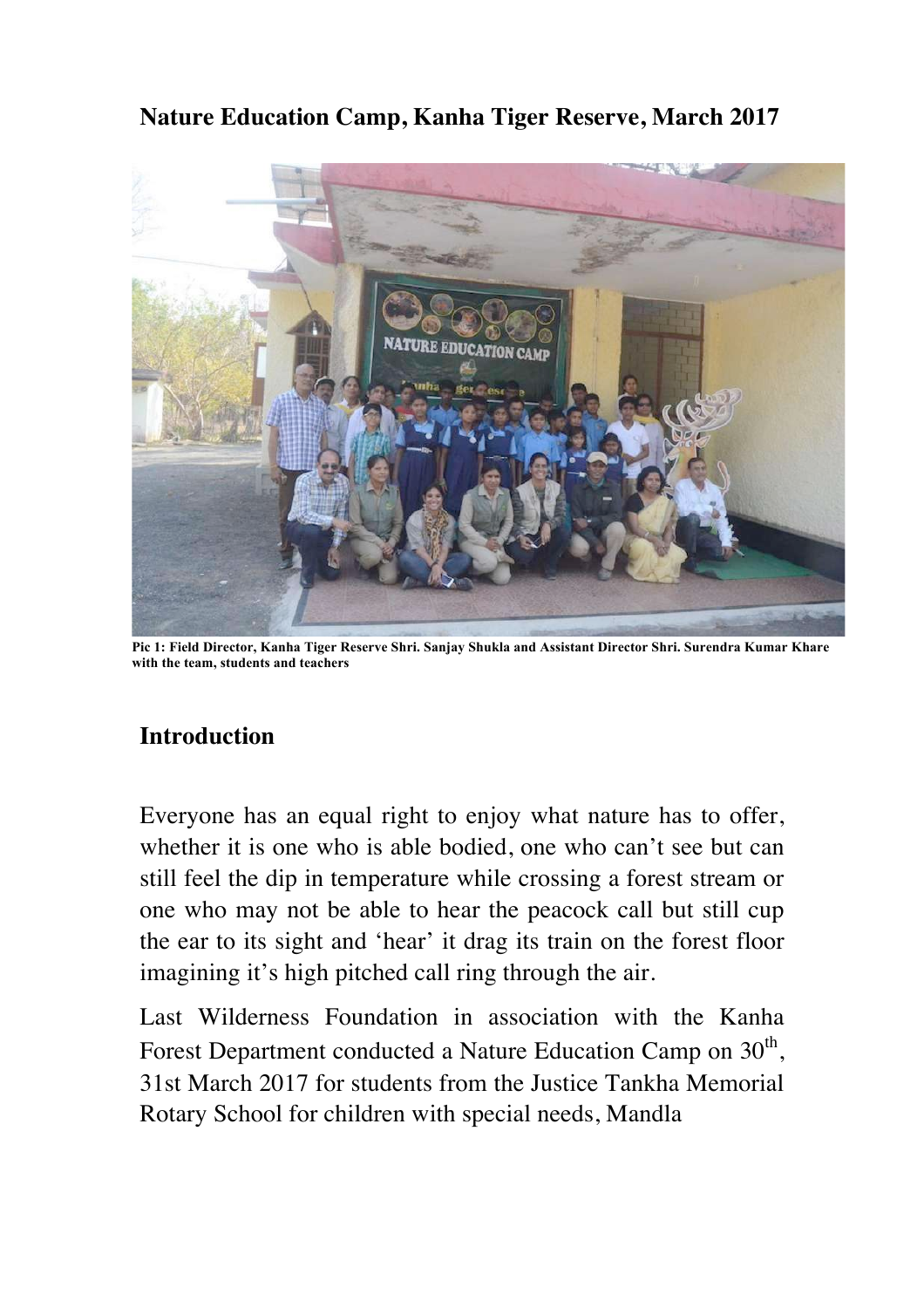The camp was attended by 20 students and 5 teachers. While some of the students attending, had hearing impairment, a few of them had been diagnosed as mentally challenged. A 2-day camp for meant for students with special needs, was special for more reasons than one, where disability took a backseat and sheer love for the forests took over in the duration of the programme.

### **The Camp**

A camp where sign language (as a means of communication) was the main proponent was perhaps one of the most memorable ones the LWF team has been part of.

It was started by orienting the students about Kanha and the importance of conservation by the Assistant Director, Shri. Surendra Kumar Khare (with the help of a presentation aided by the school's sign language teacher) who was the core strength of the programme and ensured smooth execution of the same. Fascinated by the faunal variety of the forest, the students put forward a host of questions. From "How do tigers sleep?" to "How many birds live in the tiger reserve?" "From why does the tiger attack the jugular of the prey animal?" to "Can bears see?" the interaction was immense.

The excitement palpable, which was complimented by a screening of the movie, "The Truth About Tigers." Springing up, to get a better look, and pointing excitedly at the screen every time the tiger was on the move in the movie, the feline had already found a loved place in the children's heart. Every now and then the screening was interspersed with the question of whether they would see the cat during the safari. A sighting dependent on chance, timing and jungle calls, we promised to try our best to track it and in the event we did not spot it, we encouraged them to enjoy it's home, the forest instead.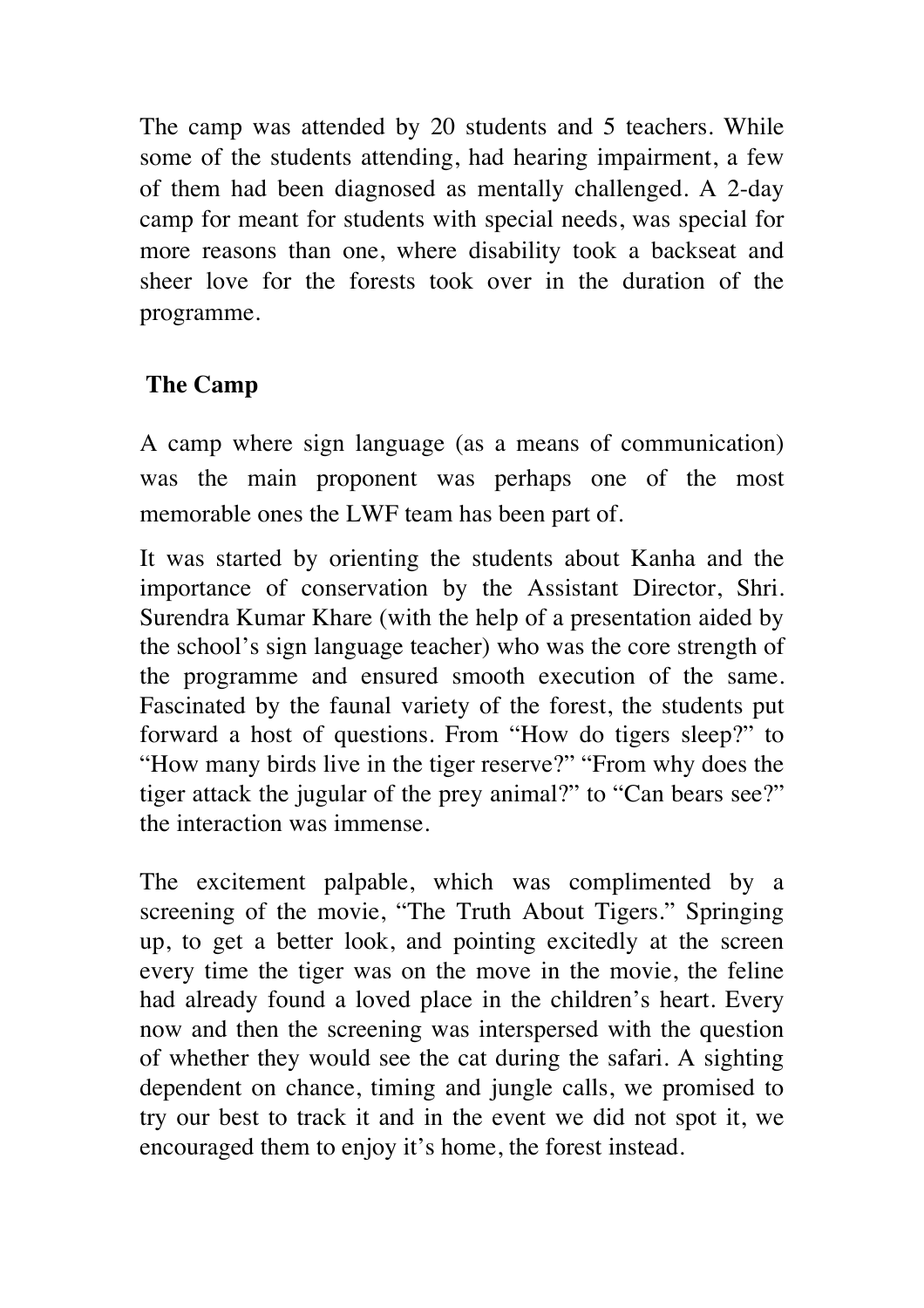The screening was followed by a nature trail around the campus, wherein they were told about bird watching, and taught how to identify different birds from the field guide. Trees along the trail were also identified and the students felt the leaves and bark of the various trees to understand the difference. In order to reiterate what the students had seen during the trail, a round of wildlife bingo was played with them with the help of game cards depicting different species. This helped the students learn about new species of birds, animals and trees and identify the ones they had already seen.



**Pic 2: Happy faces during the nature trail**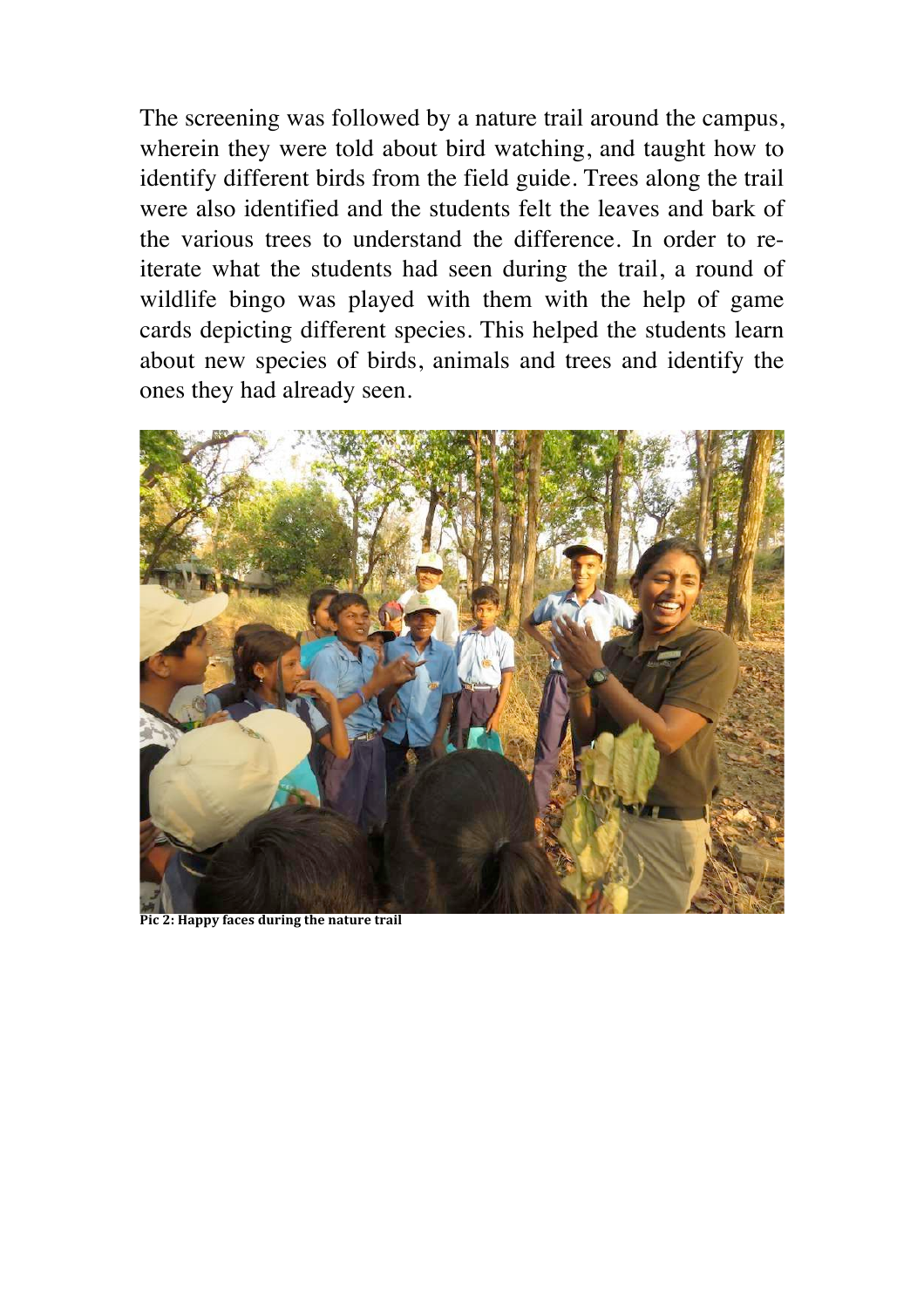### **Safari special**

The safari was the most special aspect of the programme. Excitement of the students on seeing the forest and the animals knew no bounds and they would exclaim with happiness every time they were told of the different animal sounds being heard around the park during the ride.



**Pic 3: On the safari!**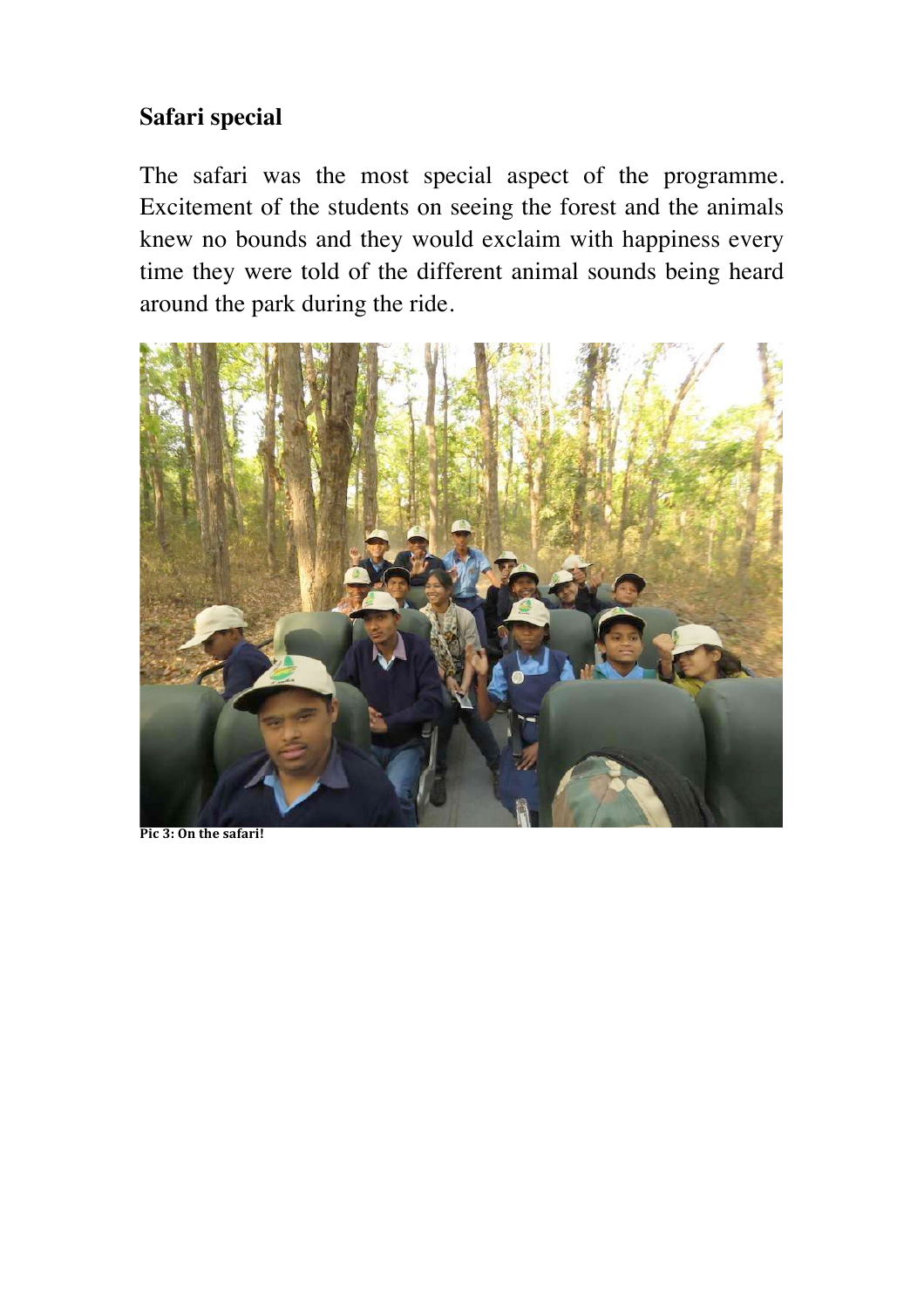

Pic 4: Watching wild boars during the safari



Pic 5: Students run to the Assistant Director with an expression of pure joy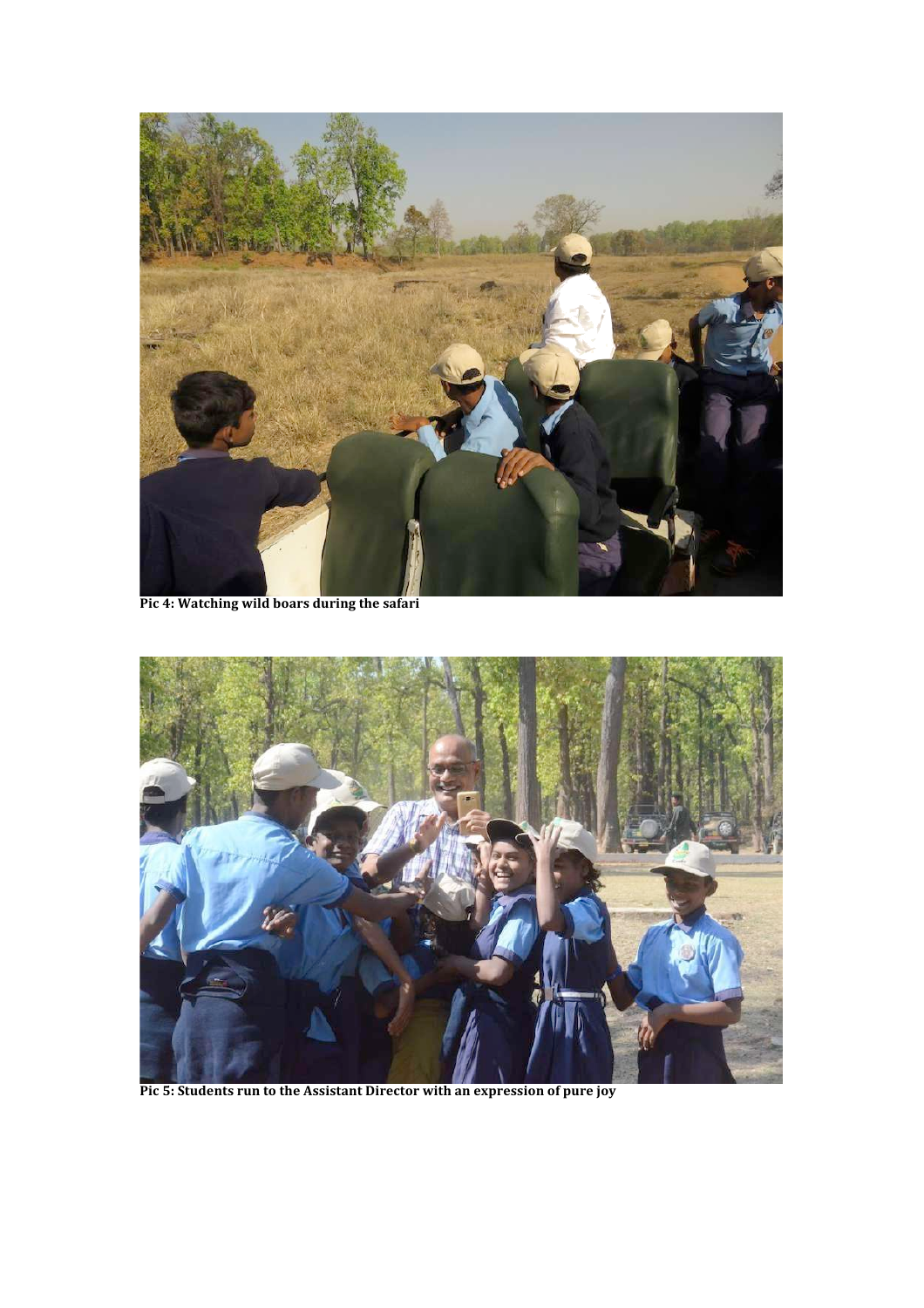The source of the calls was depicted with the help of sign language. Peacocks were the clear favourite among the students as it strutted proudly in their midst. They were also fascinated by the anthills and beamed with happiness every time they saw one, keeping a note of the number of anthills they had seen. However, the best moment for the students was when they spotted a tiger.

The contrast of ochre against the grassland brought gasps of admiration from the students and they watched transfixed at the tigress scent marking her territory. The safari was followed by a trip to the museum whether the students enjoyed a depiction of the forest in rains and also read about why it is important to protect a forest like Kanha.



**Pic 6: A trip to the museum**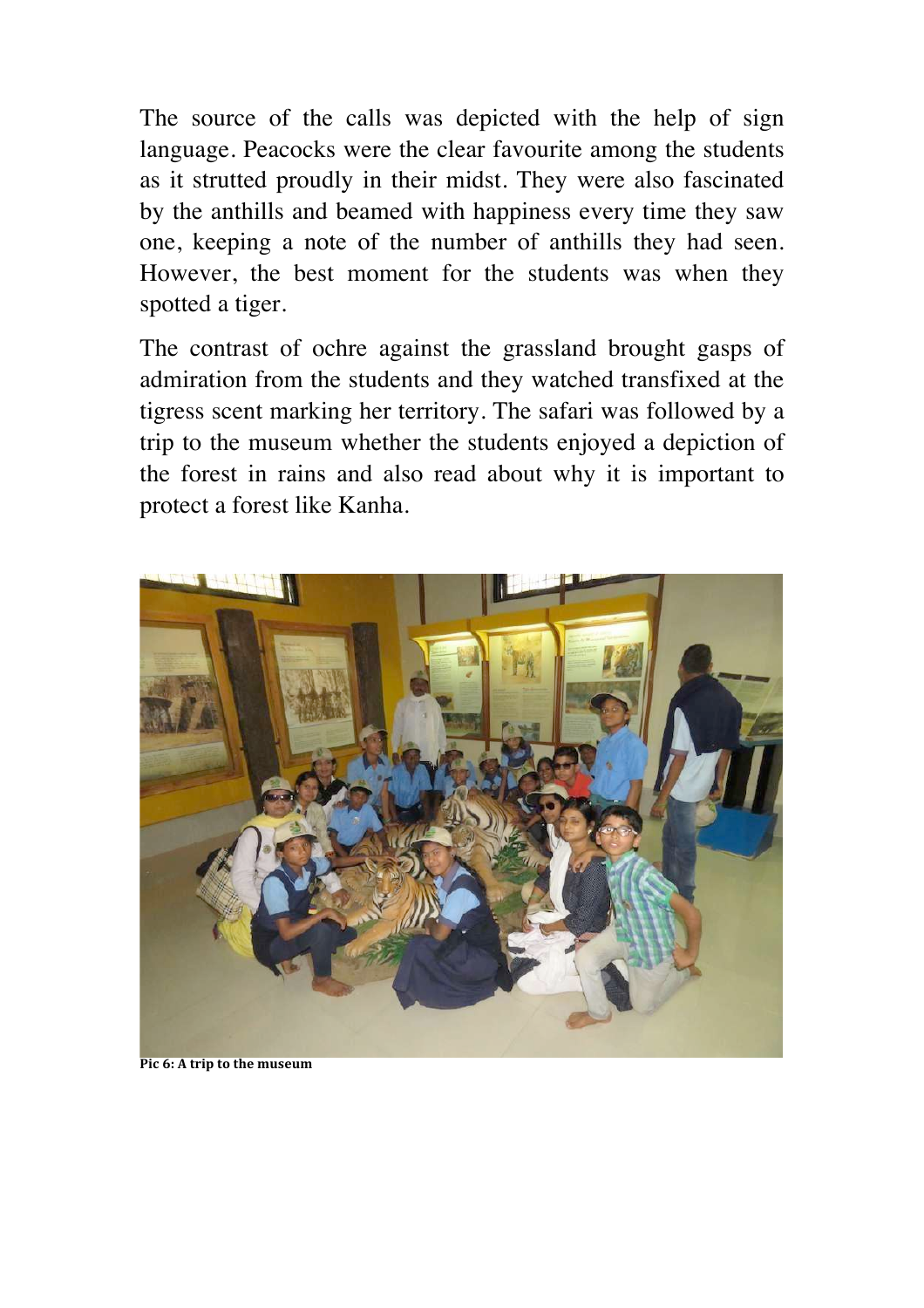#### **Field Director special**

The students had an opportunity to meet with the Field Director of Kanha Tiger Reserve, Shri. Sanjay Shukla, along with other staff of the Forest Department. On being asked, they enthusiastically depicted with the help of sign language what they had seen during the safari and what their favourite bird or animal had been during the same. The programme was concluded with a beautiful rendition of our National anthem with the help of sign language, which was enjoyed by all.



Pic 7: Krutika, a student in an animated discussion with the Field Director about what they saw during the safari